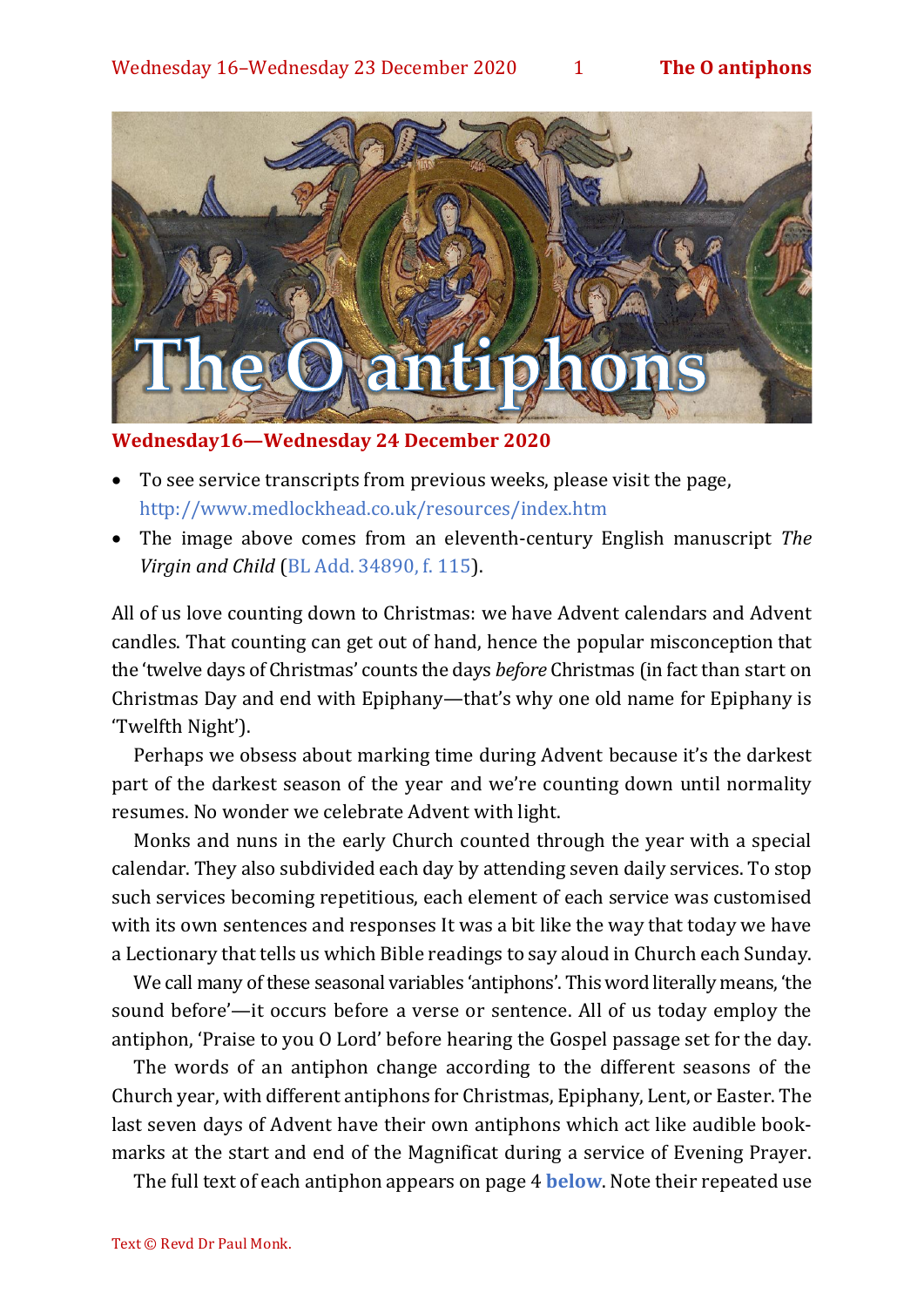of the imperative 'Come!' which symbolises our sense of longing for the second coming of the Messiah. Because they're rather long, each also has a shorthand title.

By ancient tradition, we call these phrases for Advent 'The O Antiphons' or the 'great Os', because each begins with the particle 'O'. These names are ancient and are part of a liturgical tradition going back to the very earliest days of the Church.

Each antiphon gives a different name or title to Christ. They help describe the person we expect to return as our Lord and Messiah. The magnificent theology they imply employs ancient images from the Bible for each refers to the prophecy of Isaiah. They draw their power from the messianic hopes that shows Jesus fulfilling not just the hopes in the Old Testament but our present-day hopes as well.

They start on 17 December and progress through to 22 December. They are,

| • O Sapientia (O Wisdom)             | from the genealogy of Jesus in Matthew 1                                     |
|--------------------------------------|------------------------------------------------------------------------------|
| $\bullet$ O Adonai (O Lord)          | from 'as king he shall reign wisely' in Jeremiah                             |
|                                      | 23                                                                           |
| • O Radix Jesse (O Root of Jesse)    | from 'he will go before him in the spirit and                                |
|                                      | power of Elijah' in Luke 1                                                   |
| • O Clavis David (O Key of David)    | from 'the Lord will give him the throne of his                               |
|                                      | father David' from Luke 1                                                    |
| • O Oriens (O Dayspring)             | from 'the Lord, your God, is in your midst' in                               |
|                                      | Zephaniah 3                                                                  |
|                                      | • O Rex Gentium (O King of the Nations) from 'he has come to the help of his |
|                                      | servant Israel' in Luke 1                                                    |
| • O Emmanuel (O King of the Nations) | from 'and suddenly there will come to                                        |
|                                      | the temple the Lord whom you seek' in                                        |
|                                      | Malachi 3                                                                    |
| • O morning star                     | from 'the dawn from on high shall break upon                                 |
|                                      | us' in Luke 1                                                                |

In fact, all of us have sung them (probably without knowing it). For example, the Advent hymn *[O come, O come, Emmanuel](#page-4-0)* paraphrases them in a versified form.

The Great Os are important in two ways. First, each is a title for the coming Messiah. Exercises like the one below can help us as meditate on what Advent means.

Secondly, each refers to the prophecy of Isaiah concerning the coming of the Messiah. The Gospels are therefore addressing this sense of impending hope as well as celebrating the way Jesus had already come in his first incarnation. We can appropriate that sense of hope as we also look forward to an unknown future date.

Although they are clearly addressed to Jesus, these titles also speak of the kind of things all of us want but rarely (or ever) experience in this world: perfect wis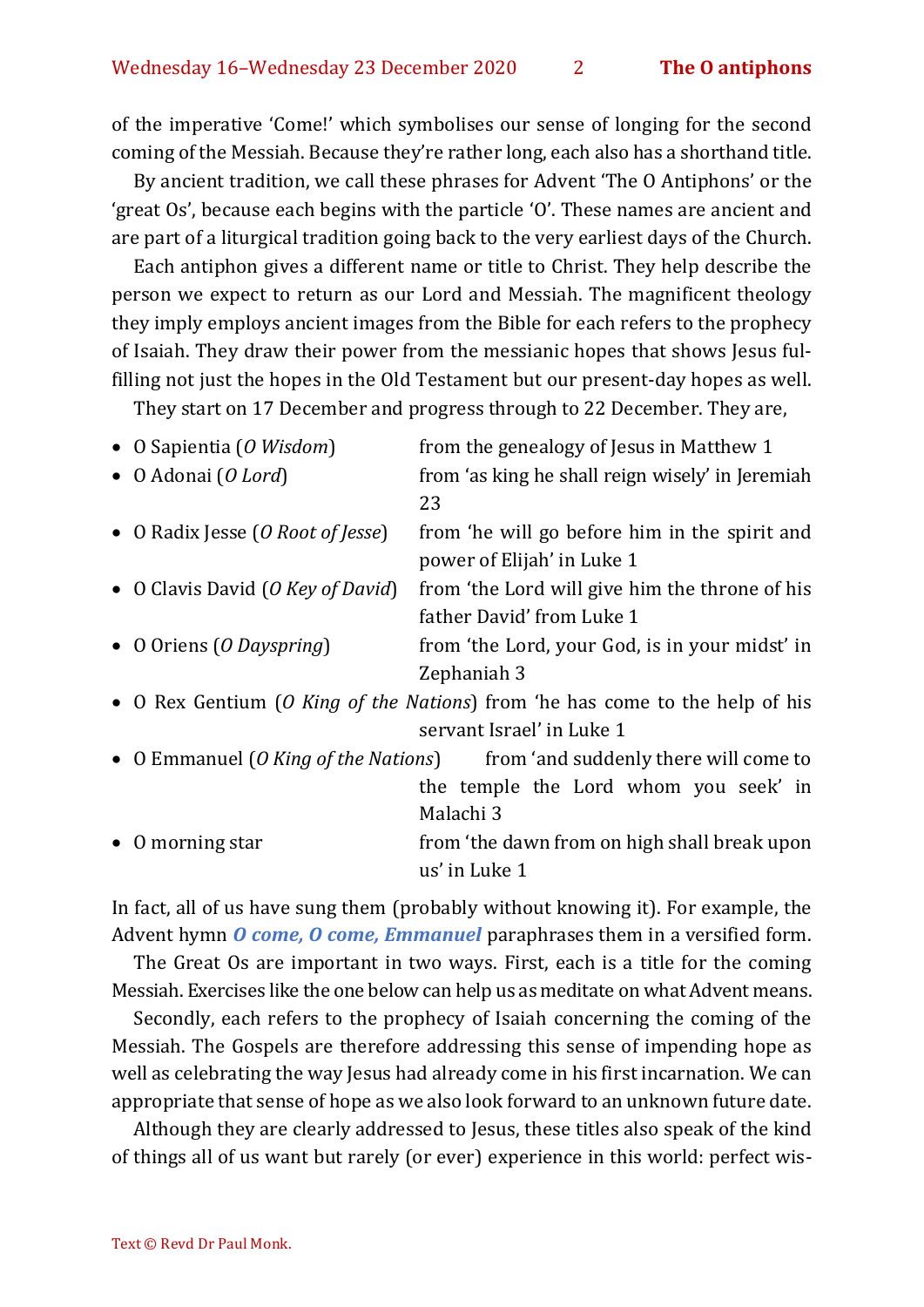dom, genuine peace, justice, true freedom, light in the darkness, companionship that will not fail us. Indeed, these ideas can touch a powerful emotional chord whether we believe these desires can be fulfilled by the promises of Advent or not.

Looked at these ways, the O Antiphons can become far more than a simple countdown to Christmas. In truth, most of us *are* impatient for Christmas to come so, into any sense of irritation or exasperation, so they encourage us to explore the source of our impatience and invite us to understand the nature of our own frustrated desires.

Part of the appeal of using the O Antiphons' therefore concerns the way they help express an our urgent longings. Maybe our longings and needs look different when expressed in ancient words, in stylised phrases, and in a context of liturgy.

As we countdown to Christmas through these last days of Advent, we look forward to the coming of Jesus as a babe and forward to his coming again as Lord and judge. And we ask the age-old yet modern question, 'Lord, for whom am I waiting?'

> Look at the O antiphon for the day and interrogate it. For example, for the first one, *O sapietia* (O wisdom), ask:

- In which way is Jesus a source of wisdom?
- How and where do the Gospels interpret that wisdom?
- What contras ting responses do we see in Jesus' friends and does when they see this wisdom displayed?
- In each case, how does this response change the way I look at the Christ child in a manger, and how does it change the way I await his second coming?

# **Further reading**

Exercise

<https://www.jesuit.org.uk/articles/o-antiphons-advent> [https://aclerkofoxford.blogspot.com/2015/12/the-anglo-saxon-o-antiphons](https://aclerkofoxford.blogspot.com/2015/12/the-anglo-saxon-o-antiphons-o-jerusalem.html)[o-jerusalem.html](https://aclerkofoxford.blogspot.com/2015/12/the-anglo-saxon-o-antiphons-o-jerusalem.html) [https://www.usccb.org/prayer-and-worship/prayers-and](https://www.usccb.org/prayer-and-worship/prayers-and-devotions/prayers/the-o-antiphons-of-advent)[devotions/prayers/the-o-antiphons-of-advent](https://www.usccb.org/prayer-and-worship/prayers-and-devotions/prayers/the-o-antiphons-of-advent) [https://en.wikipedia.org/wiki/O\\_Antiphons](https://en.wikipedia.org/wiki/O_Antiphons)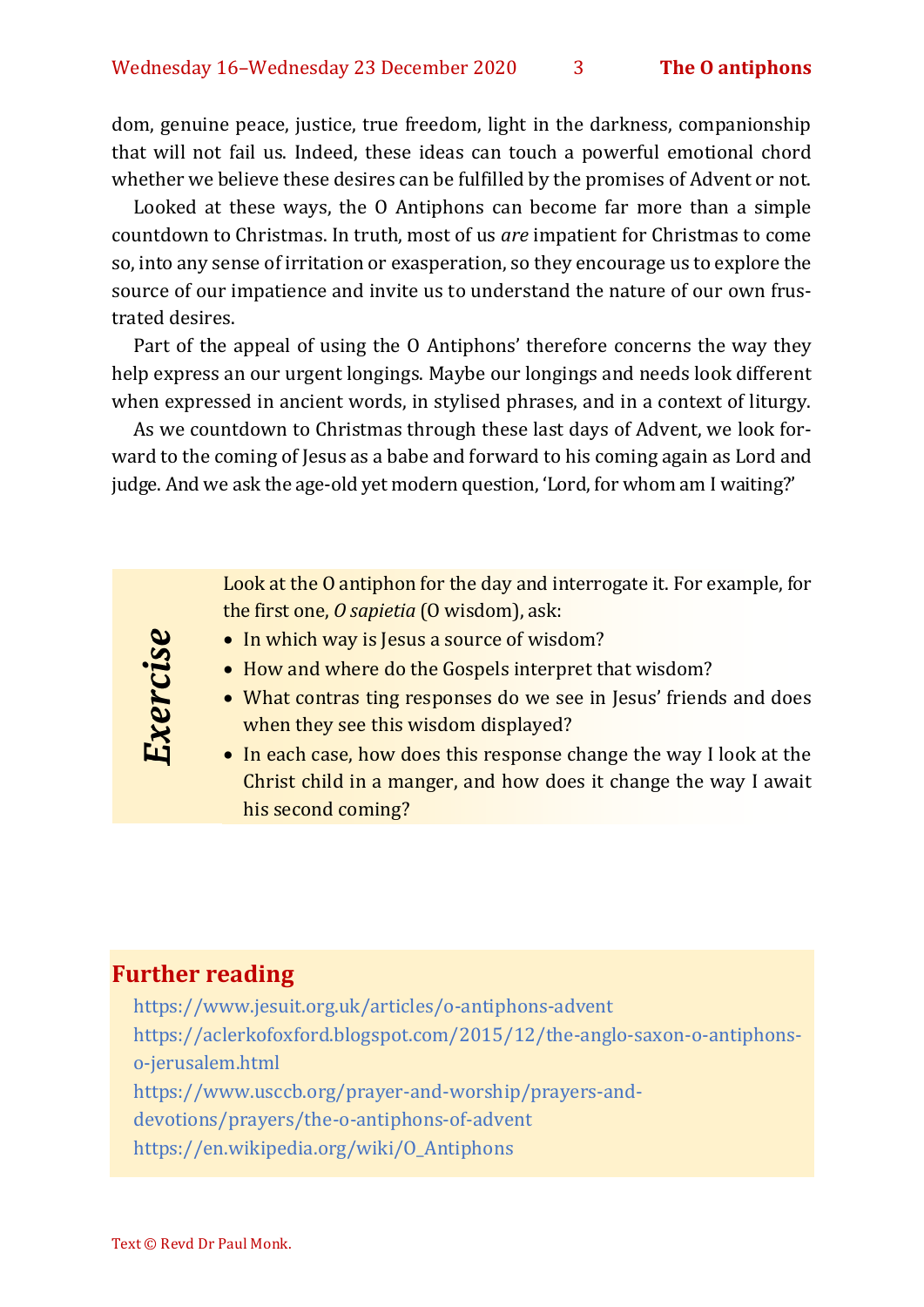# <span id="page-3-0"></span>**17 December – O Sapientia**

O Wisdom, coming forth from the mouth of the Most High, reaching from one end to the other mightily, and sweetly ordering all things: Come and teach us the way of prudence. *cf. Ecclesiasticus 24:3; Wisdom 8:1*

### **18 December – O Adonai**

O Adonai, and leader of the House of Israel, who appeared to Moses in the fire of the burning bush and gave him the law on Sinai: Come and redeem us with an outstretched arm. *cf. Exodus 3:2; 24:12*

# **19 December – O Radix Jesse**

O Root of Jesse, standing as a sign among the peoples; before you kings will shut their mouths, to you the nations will make their prayer: Come and deliver us, and delay no longer. *cf. Isaiah 11:10; 45:14; 52:15; Romans 15:12*

## **20 December – O Clavis David**

O Key of David and sceptre of the House of Israel; you open and no one can shut; you shut and no one can open: Come and lead the prisoners from the prison house, those who dwell in darkness and the shadow of death. *cf. Isaiah 22:22; 42:7*

#### **21 December – O Oriens**

O Morning Star, splendour of light eternal and sun of righteousness: Come and enlighten those who dwell in darkness and the shadow of death. *cf. Malachi 4:2*

#### **22 December – O Rex Gentium**

O King of the nations, and their desire, the cornerstone making both one: Come and save the human race, which you fashioned from clay. *cf. Isaiah 28:16; Ephesians 2:14*

#### **23 December – O Emmanuel**

O Emmanuel, our King and our lawgiver, the hope of the nations and their Saviour: Come and save us, O Lord our God. *cf. Isaiah 7:14*